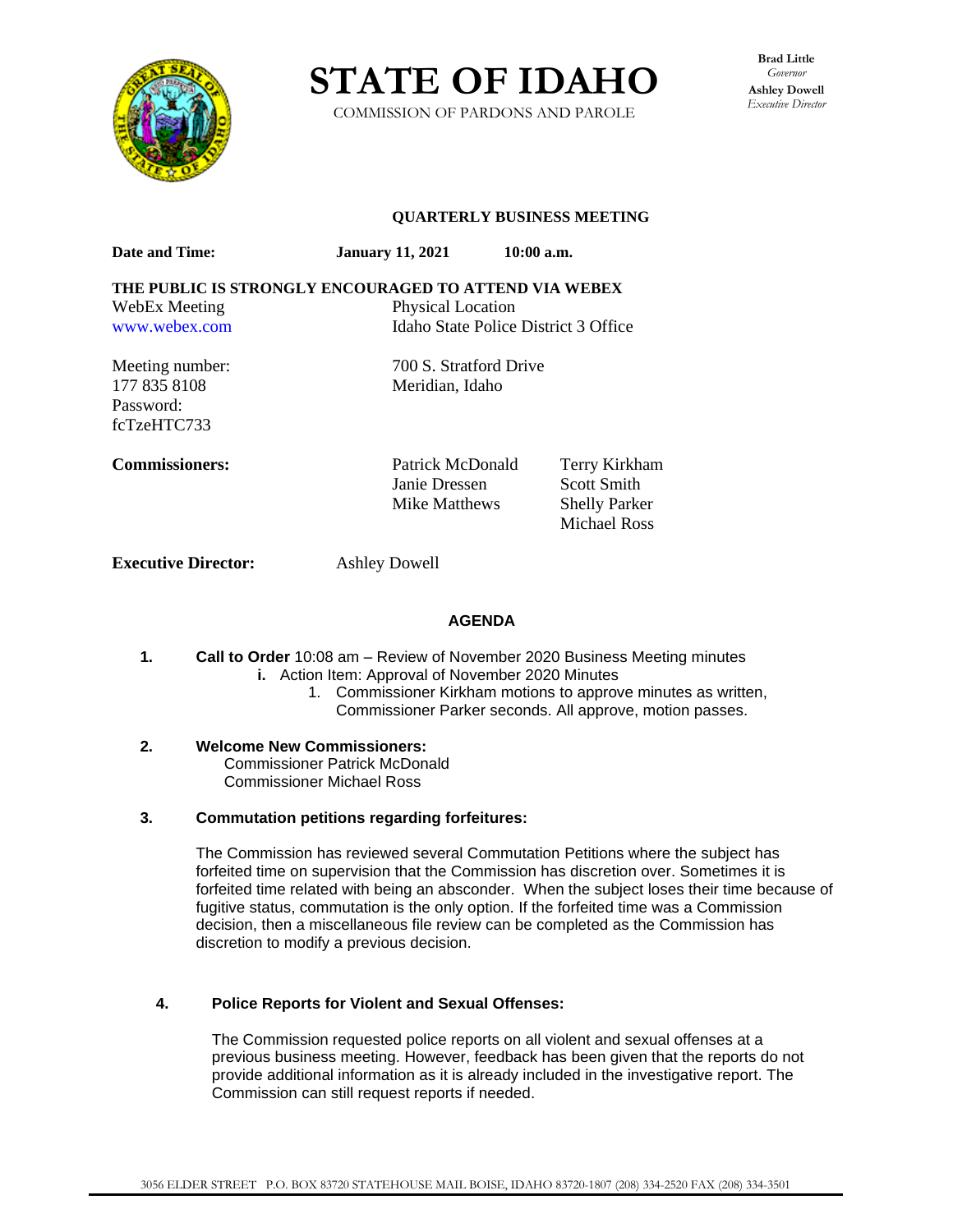

**STATE OF IDAHO**

COMMISSION OF PARDONS AND PAROLE

**i. Action Item:** Commissioner Dressen motions to discontinue having investigators obtain police reports unless requested by the Commission. Commissioner Smith seconds. All vote to approve, motion passes.

## **5. Hearing Format:**

Executive Director Dowell stated in the line of questioning from the Commission, there is inconsistency on when the inmate speaks. To ensure a consistent format, the Commissioners will be asking for a final statement following the questioning from the Commissioners.

#### **6. Review of State v. Winkler Decision** - Karin Magnelli, DAG

DAG, Karin Magnelli stated that the court interpreted the meaning of a pardon and its effects. They found pardons are intended to spare the individual from the punishment of the crime and any other effects that would come from that. Pardons remove any remaining penalties and any disabilities that would arise from the conviction. Executive Director Dowell explained that a Temporary Emergency IDAPA rule was adopted by the Commission because of the Winkler Case. This rule took immediate effect in November to ensure that the same scenario could not

#### **7. Review of Legal Standard for Habeas Corpus Petition** - Karin Magnelli, DAG

DAG Karin Magnelli explained what Habeas Corpus petitions are and what the process is when one is filed. Ms. Magnelli provided a PowerPoint presentation.

#### **8. Public Records Training** - Karin Magnelli, DAG

DAG Karin Magnelli explained the Public Records Act and related processes. Ms. Magnelli provided a PowerPoint presentation.

Commissioner Matthews asked if bringing up a subject's medical diagnosis in an open public hearing, is jeopardizing someone's rights. DAG explains the Commission should be mindful but, the subject has signed disclosure forms. Executive Director Dowell states that any communication between Commissioners about cases outside of the hearing process, is prohibited.

#### **9. Governor's State of the State Address**

#### **10. IDOC Director Update** – Director Josh Tewalt –

Director Tewalt states they will have vaccines available for staff members by mid-February. The vaccines will be available to the in-custody population by April. Discussion on programming including use of CARES funding to allow virtual programming. The quality of the PO's engagement has been consistent through COVID, they have good conversations and have quality interactions with their case load. Commissioner Matthews asked Director Tewalt about FASFA and spending on education. Director Tewalt stated the Pell Grant and FASFA money goes to the educational programs, it doesn't go straight to the individual.